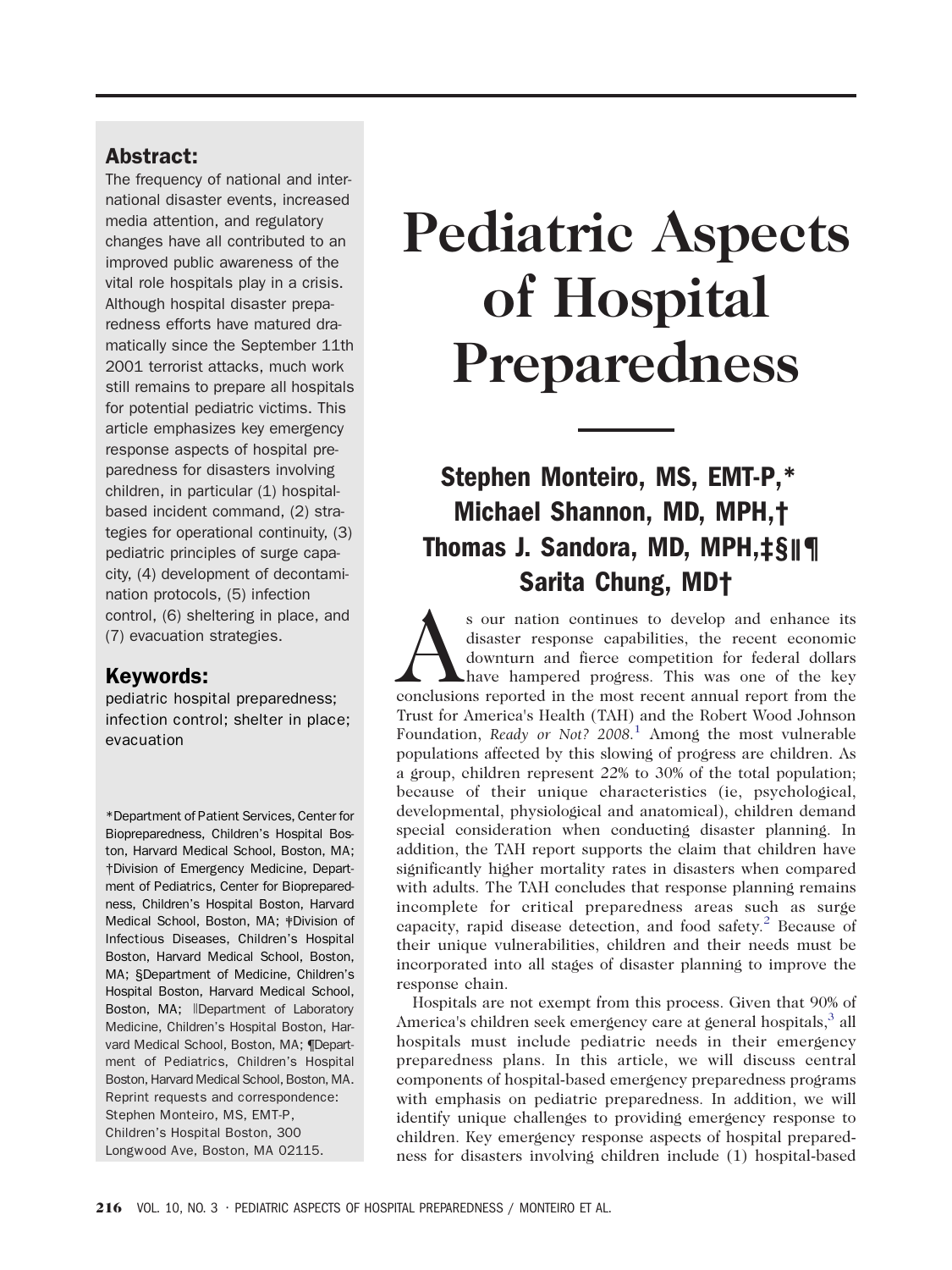[stephen.monteiro@childrens.harvard.edu](mailto:stephen.monteiro@childrens.harvard.edu)

1522-8401/\$ - see front matter Published by Elsevier Inc.

incident command, (2) strategies for operational continuity, (3) pediatric principles of surge capacity, (4) development of decontamination protocols, (5) infection control, (6) sheltering in place, and (7) evacuation strategies.

## HOSPITAL INCIDENT COMMAND SYSTEMS

One of the cornerstones of any emergency preparedness effort is the establishment of an Incident Command System (ICS). These crisis management systems are invaluable because they create a platform upon which to build a customized response to any hazard. Advantages provided by the ICS include the benefit of a clear reporting structure (chain of command), the ability to maintain accountability and management of multiple responders (span of control), and the standardization of terms that facilitates multidisciplinary coordination and decreases confusion (common language).

Hospitals have been using ICS for many years with the latest version of this system, Hospital Incident Command System (HICS) released in October 2006. A significant advantage of HICS is its reflection of the medical mission and infrastructure of a typical hospital while incorporating the standard ICS structure, enabling a seamless interface with other ICS agencies involved in disaster response. It is essential that health care agencies adopting HICS take the necessary steps to customize the system to reflect their own institutional capabilities and complexity. The standard HICS system model is shown in [Figure 1](#page-2-0). Highlighted in the figure are roles that should include pediatric focus.

## Crisis Management Training for Key Leadership Roles

Strategies used by Children's Hospital Boston to support HICS activations include (1) limiting the number of eligible incident commanders, (2) supporting the incident commander pool with specialized training, and (3) creating a confidential review forum where each HICS activation is reviewed. Keeping the pool of potential incident commanders small increases each member's exposure to command opportunities

and facilitates more intensive training on advanced HICS strategies. In institutions that provide care for both adults and children having at least 1 of the members of this pool with pediatric expertise will help others understand the vulnerabilities and unique needs of children. Creating a confidential review forum allows for all HICS activations to be reviewed and critiqued. Modeled after Morbidity and Mortality rounds, this forum allows for open discussion of each event and after action recommendations and allows for all members to gain from the combined experiences. Additional data support for this forum can be achieved through an event-tracking process where frequency of activation, type, and duration of event are noted, analyzed, and reported.

Institutions that do not have an abundance of pediatric-trained staff should also consider building customized HICS roles that would be dedicated to addressing pediatric concerns for roles such as medical (inpatient and outpatient unit leaders) and mental health care, family support unit leader, supply, pharmacy, nutrition, and security. Specific pediatric responsibilities for these roles may include a pharmacist with pediatric experience that can compound adult tablets into size-appropriate oral solutions. Another example is having trained child life specialists in the mental health care unit to provide ageappropriate distraction to pediatric victims. A comprehensive list of pediatric-specific HICS roles and their responsibilities is shown in [Table 1.](#page-3-0)

# STRATEGIES FOR OPERATIONAL **CONTINUITY**

At the core of every hospital's mission is a desire to provide essential services to all who seek them. Disasters and unplanned disruptions threaten a hospital's ability to deliver on this mission. Strategies to enhance operational continuity and challenges are presented.

#### Emergency Staffing Strategies

When disasters occur, hospitals in the affected area often experience inadequate staffing. A large influx of patients seeking care can overwhelm the capacity of on-hand hospital staff. Concurrently, there will be immediate loss of some staff due to child care, eldercare, or pet care obligations with others unwilling to come to work.<sup>[4](#page-11-0)</sup> Hospitals maintaining higher nurse-to-patient ratios are better positioned to surge with on-hand staff. Through the use of departmental emergency call back procedures, these same hospitals may also be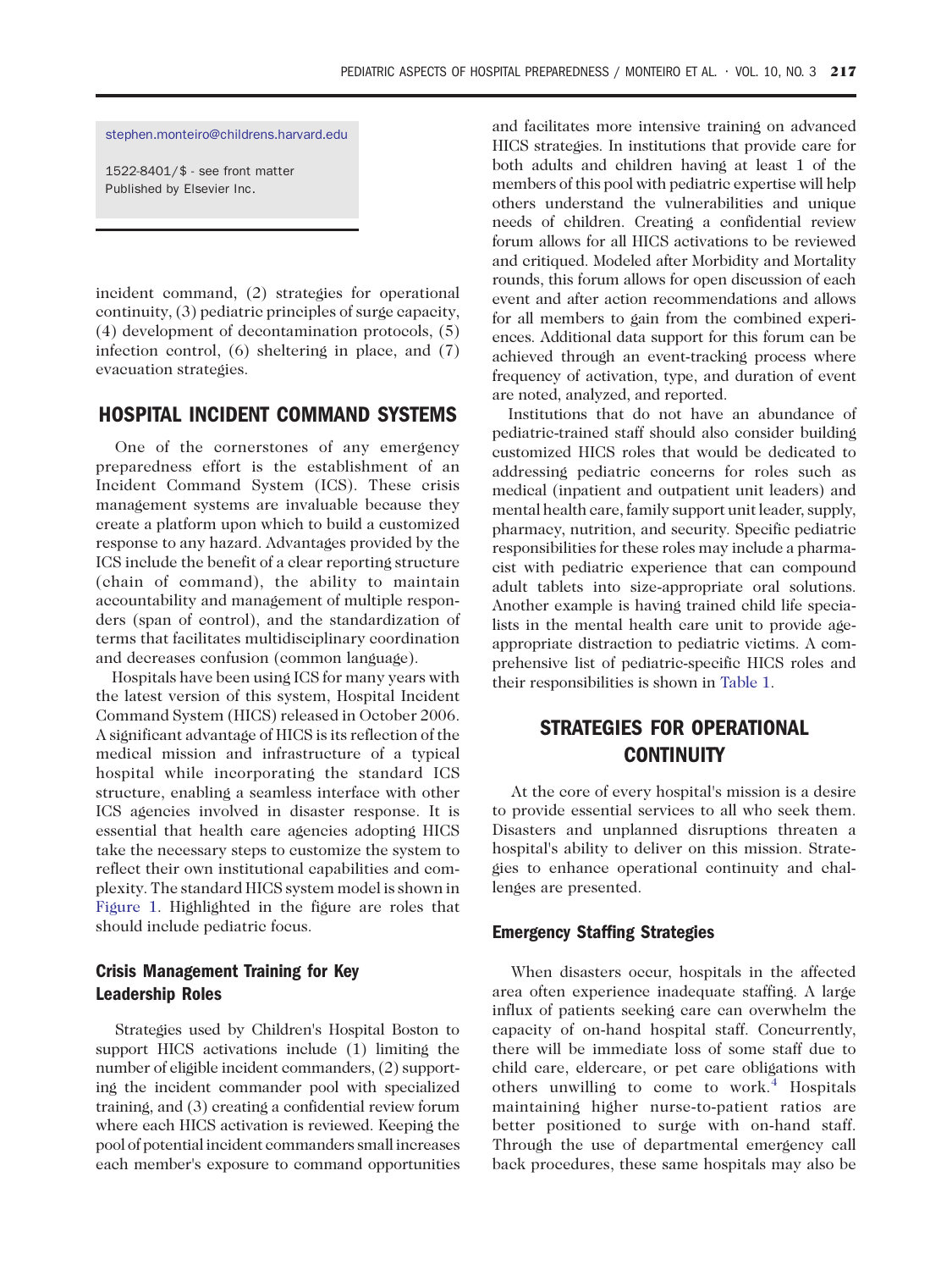<span id="page-2-0"></span>

FIGURE 1. Sample HICS team chart with highlighted pediatric-specific roles. Standard Hospital Incident Command Team Chart. Available at [http://www.emsa.ca.gov/HICS/files/color.pdf.](http://www.emsa.ca.gov/HICS/files/color.pdf)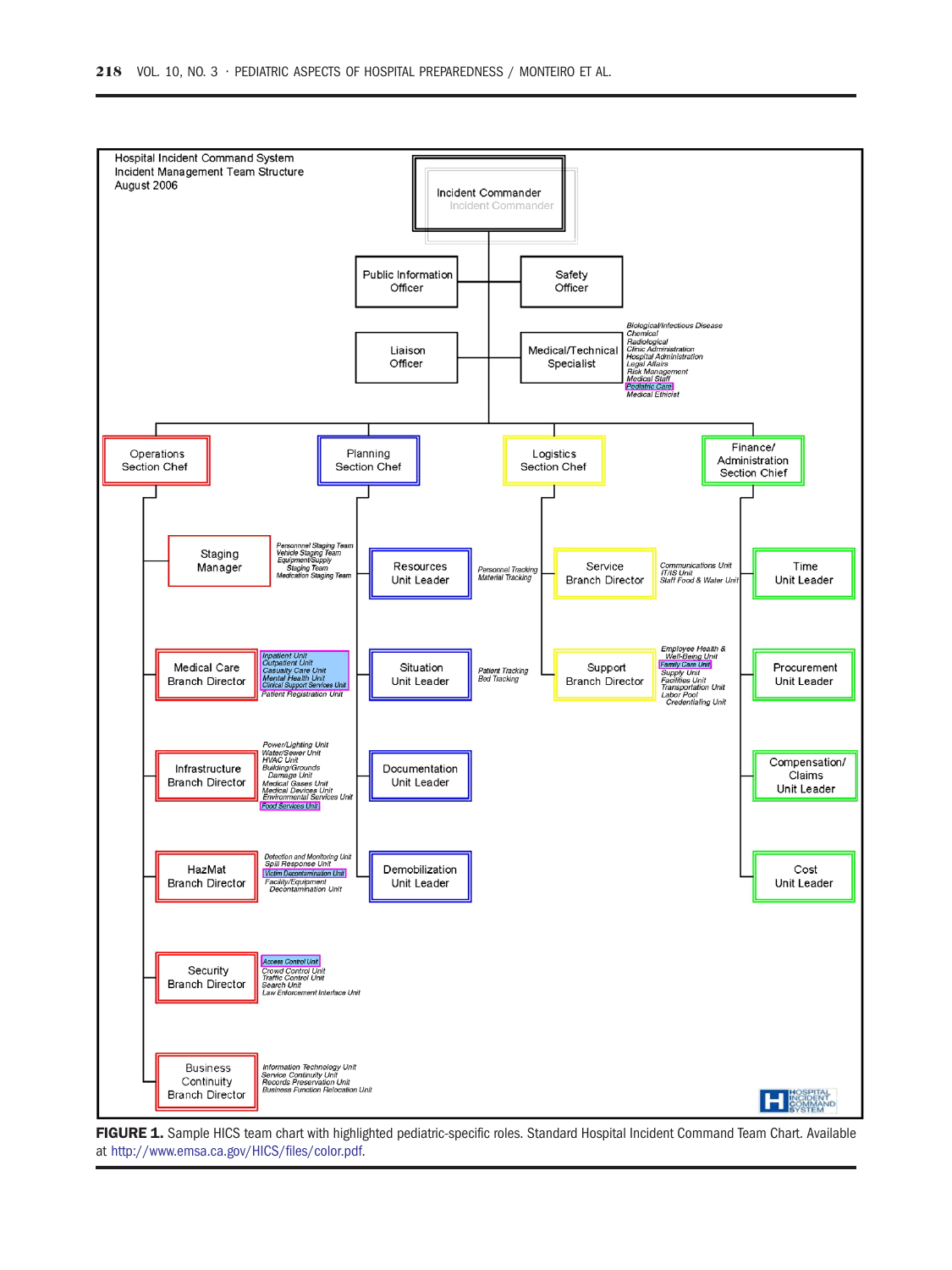<span id="page-3-0"></span>

| <b>TABLE 1. Highlighted pediatric-specific roles.</b> |  |  |  |  |  |
|-------------------------------------------------------|--|--|--|--|--|
|-------------------------------------------------------|--|--|--|--|--|

| <b>HICS Position</b>                          | <b>Rationale for Pediatric-</b><br><b>Specific Role</b>                                                                                                                                    |
|-----------------------------------------------|--------------------------------------------------------------------------------------------------------------------------------------------------------------------------------------------|
| Medical technology<br>specialist-pediatrician | Works within the incident command<br>group to identify potential pediatric<br>care related concerns and strategies                                                                         |
| Family care unit                              | Helps coordinate issues of reunification<br>and psychosocial issues of family<br>(not victims)                                                                                             |
| Supply unit                                   | Concerned with obtaining and<br>distributing pediatric-specific<br>equipment                                                                                                               |
| Inpatient unit                                | Responsible for overall inpatient<br>pediatric care (includes pediatric<br>intensive care unit level care)                                                                                 |
| Outpatient unit                               | Responsible for overall outpatient<br>pediatric care                                                                                                                                       |
| Casualty care unit                            | Responsible for overall emergency<br>department pediatric care                                                                                                                             |
| Mental health unit                            | Responsible for pediatric victim<br>psychosocial and behavioral response                                                                                                                   |
| Food service unit                             | Responsible for nutritional needs<br>of children                                                                                                                                           |
| Victim decontamination<br>unit                | Responsible for providing<br>age-appropriate communication and<br>assistance while pediatric patients<br>are undergoing decontamination                                                    |
| Access control unit                           | Responsible for security of pediatric<br>patients (injured and well) and<br>enforcing disaster credentialing<br>identification/reunification policies<br>as they relate to access control. |

better positioned to surge their available pool of duty staff.

Another often-sited source for emergency volunteers is the Medical Reserve Corps (MRC). However, the number of pediatric-trained MRC volunteers is not known, and due to limited pediatric resources, those with pediatric knowledge may already be committed to their primary institution. A notable pediatric-specific issue is the lack of a required Criminal Offender Record Information or background check. For example, Children's Hospital Boston requires all employees and volunteers to

complete Criminal Offender Record Information checks before being hired and credentialed. Applying these criteria to MRC's and other disaster volunteers may help to identify convicted sex offenders or other persons who should not have access to children during a disaster. Lastly, variable host hospital credentialing processes may force some MRC volunteers to be recredentialed to meet Joint Commission standards, causing potential delays.

Other challenges associated with disaster credentialing include registration, emergency credentialing, and verification. Several systems and methods exist to enable volunteer health care professionals to preregister in advance of a disaster with various medical response groups (eg, MRC, Red Cross, Community Emergency Response Teams, etc). However, standards for vetting information (eg, medical license source verification) vary from group to group. Often, volunteers are responsible for maintaining records of their credentialing and training. Therefore, it is possible that a health care worker who has recently been suspended by their licensing board may choose not to inform the medical response group.

Although neighboring facilities may have an abundance of licensed and available health care workers, without appropriate credentialing by the host site, these potential volunteers are prohibited from providing care. The creation and standardization of a hospital-based tool (ie, centralized database) housing privileged information on all the institution's licensed health care professionals have been proposed in the literature. One theoretical advantage is that linking such databases with a county health care agency or mutually acceptable organization will result in practitioners gaining disaster privileges faster and be able to assist impacted hospitals[.](#page-11-0)<sup>[5](#page-11-0)</sup>

## Emergency Caches of Equipment

In the event that a disaster targets children, the use of predetermined pediatric disaster formularies will expedite disaster response. Formularies are a collection of prescribed items or supplies that can be requested through a single order number or code. Disaster formularies may include medical and pharmaceutical surge supplies and should augment the core pediatric equipment that may already be onhand. Specific subformularies can be designed for specific hazards such as infectious outbreak, trauma, burns or hazardous material exposure, and contamination. Advantages of creating pediatric disaster formularies include the preidentification of essential equipment and pharmacological supplies, as well as a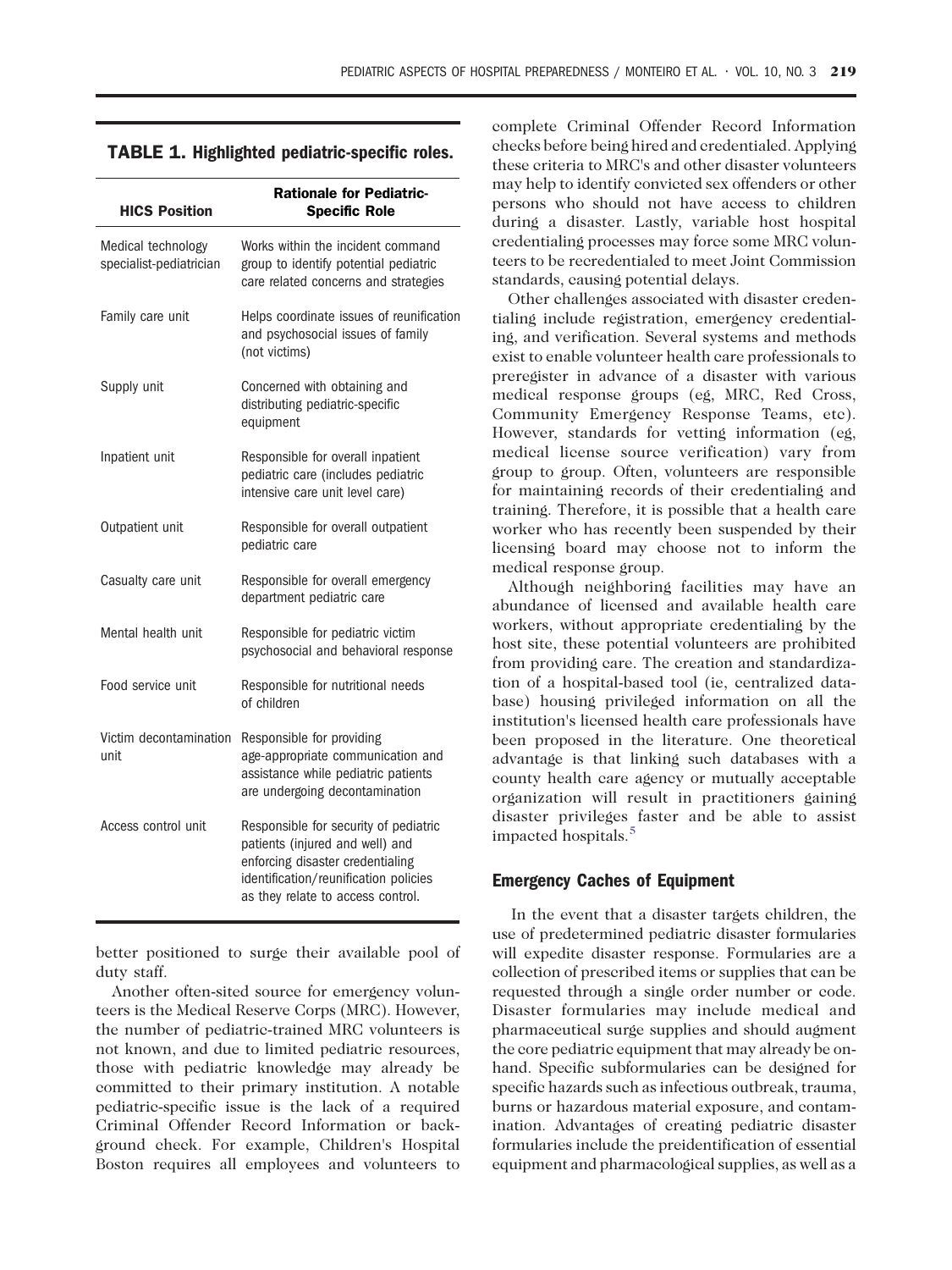## <span id="page-4-0"></span>TABLE 2. Pediatric-specific disaster surge formulary to support surge operations[.](#page-11-0)

#### Pediatric Formulary

Instruments/Equipment Disposable BP cuffs—neonatal, infant, child, small adult Artificial resuscitator bag masks—pediatric, infant

Patient personal care supplies Bath basin Cotton swabs Facial tissues Diapers Pacifier Belonging bag Cotton balls

Respiratory system supplies Nasal airways Oral airways Oxygen cannulas Oxygen masks

ER/trauma/surgical supplies Scalpel #11 Sutures (to be ordered individually by box) General instrument tray Facial suture tray Chest drainage system Buretol tubing, 60 drops Thoracostomy tray Chest tubes (8, 10, 12, 24, 32 Fr) Thoracic catheter with tubing and container Sterile towels Sterile sheets Small sterile basins Electrodes Monitoring electrodes

Dressings Bandage scissors  $2 \times 2$  dressings  $4 \times 4$  dressings Adhesive IV dressing 4 Bandage rolls 1 Paper tape Adhesive bandages

Linen Disposable sheets Disposable pillows Disposable pillow covers

Muscle/skeletal supplies Limb restraints

## TABLE 2. (continued)

#### Pediatric Formulary

Gastrointestinal system supplies Antireflux valve (10, 12, 14 Fr) Feeding tubes (5, 8 Fr)

Sharps: needle/syringes Bulb syringes Safety syringes (21, 25) Filter needles Catheter tip syringe 60 mL Sharps container Luer lock syringes, 20 and 60 mL Syringes 1, 3, 5, 10 ml

IV access/supplies IV start kits Stopcock T-connector IV start catheter (18, 20, 22, 24 G) Arm boards—infant, child Blood administration tubing IV filters (0.22 and 1.2 μm) Syringe pump tubing Microdrip tubing

IV solutions Glucose water Normal saline 10 mL Normal saline 1000 mL

Irrigation solutions Normal saline irrigation solution 2000 mL Sterile water irrigation solution 2000 mL

Miscellaneous Sterile lubricant Alcohol wipes Alcohol swab sticks Tongue blades Heel warmers Tape measure Body bag Disposable linen savers Safety pins Povodine iodine wipes Hydrogen peroxide Individual bottled drinking water

BP indicates blood pressure; ER, emergency room; IV, intravenous.

Materiale Management of the American Hoenital Association Materials Management of the American Hospital Association.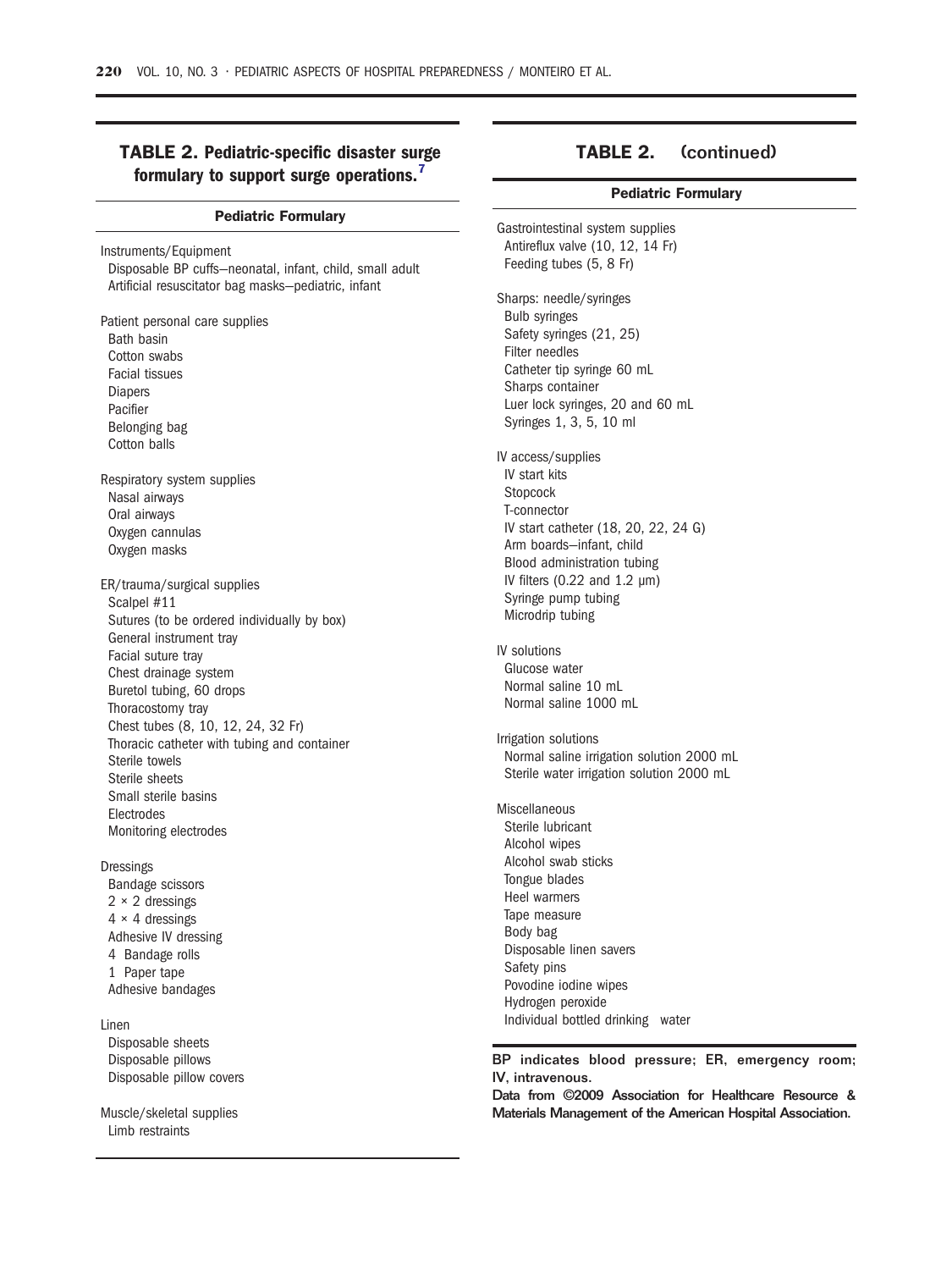cost-effective method of identifying disaster surge supplies without having to incur costs or maintenance challenges associated with storing these items on-site. Such pediatric disaster formularies must include equipment with varying sizes to accommodate children of all ages. Lists of basic pediatric equipment are widely available.<sup>[6](#page-11-0)</sup> Examples of pediatric disaster formularies have been created by the Association for HealthCare Resources and Material Management and can be found at [http://www.ahrmm.](http://www.ahrmm.org/ahrmm/news_and_issues/issues_and_initiatives/files/disaster_formularies.pdf) [org/ahrmm/news\\_and\\_issues/issues\\_ and\\_initiatives/](http://www.ahrmm.org/ahrmm/news_and_issues/issues_and_initiatives/files/disaster_formularies.pdf) [files/disaster\\_formularies.pdf.](http://www.ahrmm.org/ahrmm/news_and_issues/issues_and_initiatives/files/disaster_formularies.pdf) An example of such a formulary can be found in [Table 2.](#page-4-0)

#### Emergency Notification Systems

The ability to communicate effectively is a top priority during a disaster. Emergencies and disaster response can place immediate stress on an organization, and it is essential that staff, external organizations, patients, and their families are all well informed[.8](#page-11-0) Health care institutions have recently placed a high priority on mass notification systems to help maintain communications throughout an event. Advantages include the ability to organize intended receivers into groups (ie, staff by department or role, patients, and their families, etc), send messages in a variety of forms (voice and/or text) with different communication devices (mobile and landline phones, pagers, computers, etc), and administer these messages by providing tools that prioritize and confirm message path progress. These mass notification systems can be combined with other communication tools such as the Government Emergency Telecommunications System. Automated mass notification systems offer a number of advantages over traditional emergency call trees. However, they are potentially vulnerable to system disruptions, and therefore, the traditional maintenance of emergency call trees remains an essential planning strategy and should be exercised routinely.

In contrast to the information "push" strategies outlined above, another mass notification system is the utilization of customizable Web sites where responders and interested parties can "pull" necessary information. A well-designed event-specific Web site can be an extremely valuable and scalable method of communicating to a variety of different stakeholders. This is especially useful when the information is rapidly changing, and the only other alternative is to continue to barrage a wide distribution list with numerous "blasts" updates.

#### Alternate Care Sites

Alternate Care Sites (ACS) can be called upon when disasters strike and threaten to overwhelm the current health care infrastructure. They are typically buildings of opportunity that can be quickly converted for the purposes of providing care outside of typical health care infrastructure. Alternate Care Sites can be used in a variety of roles including a primary triage point, public distribution of medica-tions or vaccines, or a low-acuity patient care site.<sup>[9](#page-11-0)</sup> Pediatric planning for ACS must include caring for children without guardians as well as children with their families. Additional attention to childproofing ACS for safety, providing adequate staff to care for pediatric victims, and assigning security is needed to prevent possible harm to children.

#### Enabling the Response, Staff Safety

Among reasons for staff not being able to report to work during a disaster are transportation issues, childcare and eldercare responsibilities, personal health concerns, and pet care obligations. Historically, the reasons cited for not being willing to report include fear and concern for family and for self. $4$ Including alternative transportation options like car pools or arrangements with local emergency management agencies may enable staff to respond to emergency requests. In addition, the importance of comprehensive staff support, for example, child/ elder and pet care, and mental health support options must be addressed and communicated to staff in advance. Although staff response may still differ based on the nature of the catastrophe, generally staff awareness of the various forms of support services offered to staff will likely correlate with an increase in the number of employees who are able to respond. Lastly, the importance for each employee to create a personal preparedness plan should be supported by the institution. Without a personal preparedness plan, staff will have little alternative but to leave the response effort to tend to family-related needs.

In addition to providing the support services necessary to enable response, hospitals must also stockpile personal protective equipment. Stockpiles of N95 respirators, chemical decontamination or biohazard suits, and positive air-purifying respirators, and others, are critical to conveying to staff that their safety concerns have been adequately addressed. Also of paramount importance is the purchase and maintenance of pharmaceutical countermeasures and prophylactic agents for employees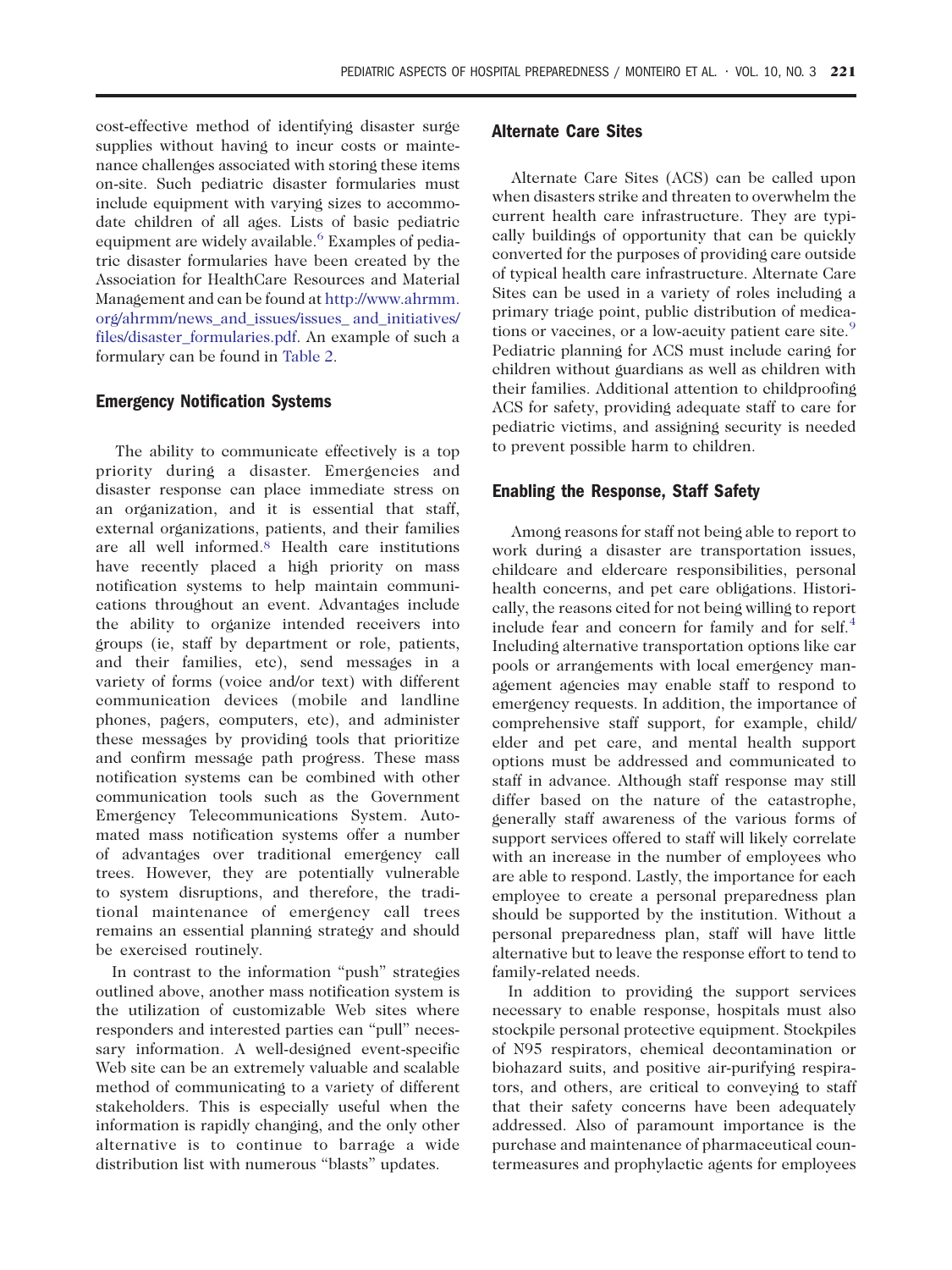and their families. Purchases of pharmacological agents may vary based on local community risks.

Lastly, hospitals must consider how they will further incentivize disaster response. Although Maryland and South Carolina have pursued legislation that obligate health care workers to respond to emergency requests for assistance or face a range of sanctions, this approach raises a number of ethical and legal concerns. An alternate strategy to increase disaster resources may include financial incentives, the use of volunteer networks, and protection from disaster-related liability[.](#page-11-0)<sup>[10](#page-11-0)</sup> For example, the California Disaster Service Worker Volunteer Program provides workers' compensation insurance coverage in the event a disaster service worker volunteer is injured while performing assigned disaster duties. $11$  Hospitals that effectively create department-specific contingency plans and communicate comprehensive safety plans will ensure maintaining their operational continuity.

# PEDIATRIC PRINCIPLES OF SURGE CAPACITY AND SURGE CAPABILITY

Before 2004, an established federal surge capacity planning guideline did not exist. Hospitals in rural and urban settings each crafted surge planning scenarios based on perceived risk and anticipated patient volumes. For example, Children's Hospital Boston established 2 different levels of surge response, the first dealing with 5 to 50 patients and the second dealing with more than 450 patients. In 2004, Health Resource and Services Administration set a critical benchmark for all States to establish a system that allows for the triage, treatment, and disposition of 500 adult and pediatric patients per 1 million population during a disaster.<sup>[12](#page-11-0)</sup> One obvious advantage of moving to a population-based planning metric is that it is scalable. In addition, basing surge planning on population density facilitates a closer examination of the availability of pediatric specialty care resources within a local area.

Surge Capacity planning can be dissected into 2 planning categories: (1) surge capacity—defined as the ability to respond to a markedly increased number of patients, and (2) surge capability defined as the ability to address unusual or very specialized medical needs. $^{13}$  $^{13}$  $^{13}$  By focusing on surge capabilities, specific pediatric planning aspects can be identified.

Children can be victims of a catastrophic event or direct targets of terrorism. After an event, children

may be transported to a hospital for stabilization with limited pediatric resources. After large-scale disasters, most victims are not transported by ambulance; instead, they arrive at hospitals by their own means.<sup>[14](#page-11-0)</sup> Therefore, reliance on prehospital responders to triage and transport children to specialized pediatric care hospitals will not mitigate the likelihood of all hospitals receiving injured children. Unfortunately, many emergency departments lack the basic equipment to adequately care for pediatric patients and remain unprepared for pediatric emergencies.<sup>[15](#page-11-0)</sup>

#### Solutions and Recommendations for Pediatric Surge

The availability of pediatric equipment, trained medical staff, guidelines, and protocols for the care of injured children are essential to a successful response to catastrophic events. The American Academy of Pediatrics has created numerous tools to assist hospitals attempting to enhance their pediatric disaster response capability. Among them is a comprehensive guideline for pediatricians that can be found at [http://www.aap.org/disasters/pdf/](http://www.aap.org/disasters/pdf/DisasterPrepPlanforPeds.pdf) [DisasterPrepPlanforPeds.pdf](http://www.aap.org/disasters/pdf/DisasterPrepPlanforPeds.pdf). In addition to the clinical guidance, there are numerous child care and school-based resources available at the American Academy of Pediatrics disaster Web site at [http://www.aap.org/disasters/index.cfm.](http://www.aap.org/disasters/index.cfm)

Stockpiling critical supplies is another essential element of surge response. The potential for supply chain disruptions increases with the size and magnitude of the event. Therefore, hospital emergency management leaders must ensure adequate supplies by maintaining updated inventories on site and easy accessibility of supplies stored off site.

In planning for a surge of pediatric patients, it is essential to acquire and maintain plans for the following:

- pediatric equipment (ie, medical and nonmedical supply);
- pediatric-trained emergency and intensive care unit staff;
- psychosocial support (ie, pediatric social workers, child life specialists, psychiatry, and psychology);
- pharmacological inventories (both treatment and prophylaxis medications) and protocols for weight-based dosing and pediatric-appropriate preparations (need reference here); and
- security protocols—for specialized holding areas for injured and noninjured unaccompanied children.[16](#page-11-0) Recommendations for the care and oversight of noninjured children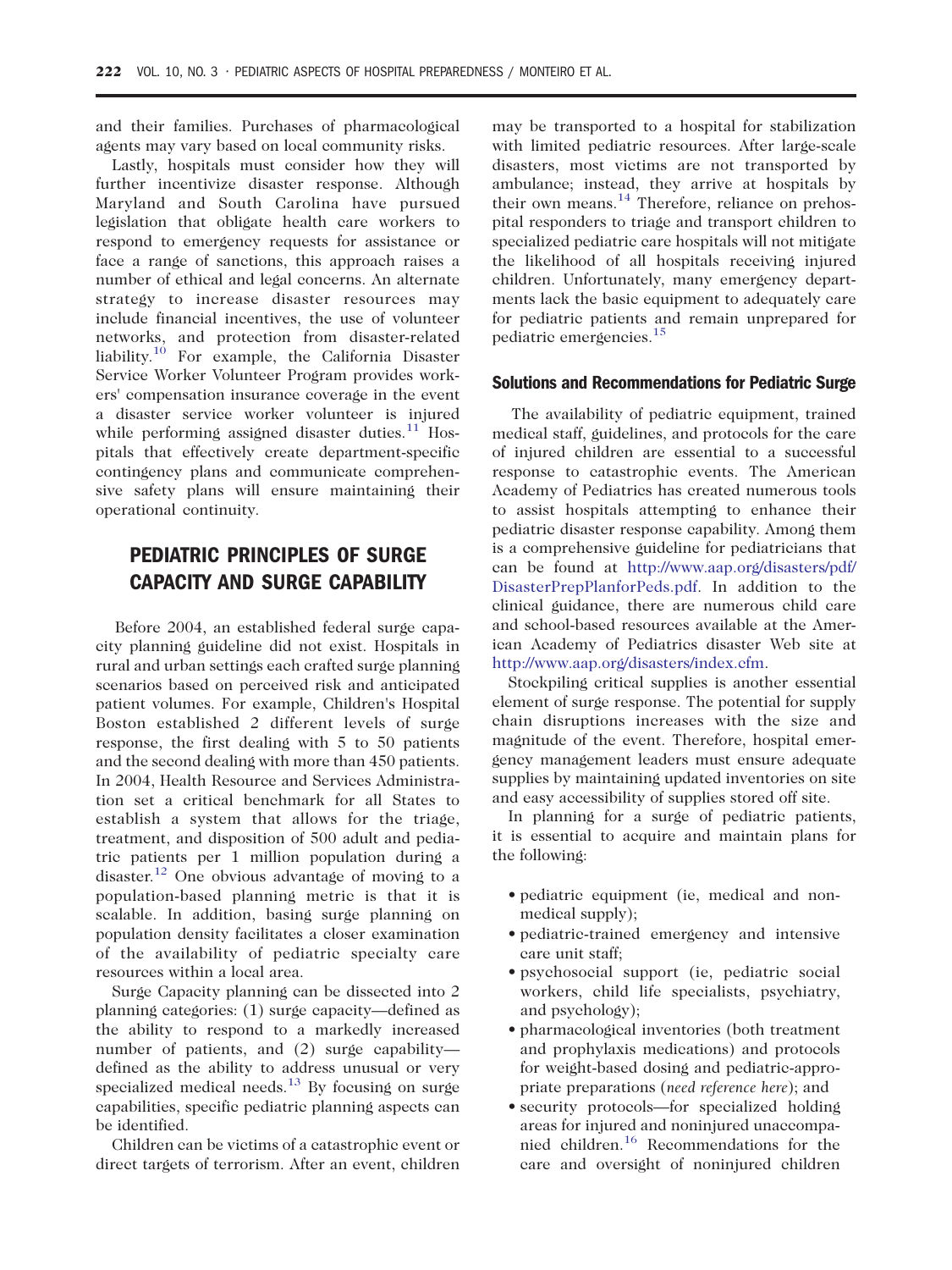include at minimum security/supervisory ratios of:

1 adult to 4 infants; 1 adult to 10 preschool children; and 1 adult to 20 school-aged children.

There is a significant amount of literature that proposes several surge strategies. Most immediate activities involve clearing the emergency department of minor injuries and canceling elective procedures and admissions to conserve capacity.<sup>[17](#page-11-0)</sup> Other emergency department surge strategies incorporated at Children's Hospital Boston include the division of the emergency department to disaster victims and nondisaster victims, separate entrances for each group, and establishment of unidirectional flow of patients. In addition, pediatric victims should be cohorted to minimize confusion and prevent the misplacement of these victims.

## Infection Control Issues in Response to an Influx of Contagious Patients

The possibility of transmission of infectious agents and environmental contamination must be considered as part of surge planning. Hospitals must be prepared for the possibility of a large influx of infectious patients and must have plans in place to address infection control issues in that scenario. In Chapter 5 of the New York City Department of Health and Mental Hygiene Children in Disasters Tool Kit, the authors provide a comprehensive overview of infection control issues based on point-of-entry infection control measure, response to the asymptomatic exposed child, and a well-organized scenario-based series of response strategies.<sup>[18](#page-11-0)</sup>

An event may involve as little as 1 patient infected with an epidemiologically significant pathogen (such as smallpox) or a large number of patients infected with a more common pathogen (such as influenza A). The precise response is contingent on the nature and magnitude of the event and the mode of transmission of the infecting organism. Regardless of the pathogen, a health care facility's resources may become stressed in regard to staffing, equipment, and supplies. Pediatric facilities may be disproportionately affected during infectious events, as many of the organisms with the potential to cause large outbreaks (including respiratory viruses such as influenza) are transmitted more easily among children as compared with adults because of frequent close contact with age-group peers and suboptimal hand hygiene and respiratory etiquette among young children.

Surveillance systems may indicate a potential infectious event in the early stages. A variety of surveillance activities from both internal and external sources are likely to be useful in this regard. Infection control departments at pediatric hospitals conduct routine surveillance to detect unusual infections or clusters of patients or staff with similar symptoms. In addition, emergency departments and public health authorities may perform real-time syndromic surveillance to identify clusters across a wider scale. These activities can facilitate a more timely response and initiation of the appropriate isolation precautions, which will minimize the risk of exposure and subsequent transmission of infection. Early response to a potential or actual influx of contagious patients should involve a collaborative effort between emergency services, hospital epidemiologists and infection control departments, pediatric infectious disease physicians, occupational health services, local and state public health authorities, and the incident commander for the facility.

One of the first steps in surge planning for infectious events is identifying a location for triaging or holding large numbers of patients that may present to a pediatric facility. Facilities should consider both outdoor locations (which may be helpful during an influx of patients with symptoms that may require airborne precautions) and indoor locations (for patients with symptoms requiring standard, contact, or droplet precautions). One important pediatric-specific aspect of this planning is consideration of the containment of young children who are ambulatory; safety is a prime concern in this setting (eg, if a parking lot or traffic circle is to be used during an influx, facilities must ensure that vehicles are not being driven through areas where large numbers of small children may be running freely).

Interventions to reduce the risk of exposure and transmission of infectious diseases among patients, families, and staff members will depend on the specific infecting organism and its mode of transmission. However, until a diagnosis is confirmed, there are several general precautions that can be taken to minimize these risks. For symptom complexes that suggest potential airborne or droplet transmission (such as fever with respiratory symptoms and/or rash), facilities should consider the following actions: (1) supply patients and family members with surgical masks (donning masks is not always feasible for young children, and families may require assistance in placing masks on their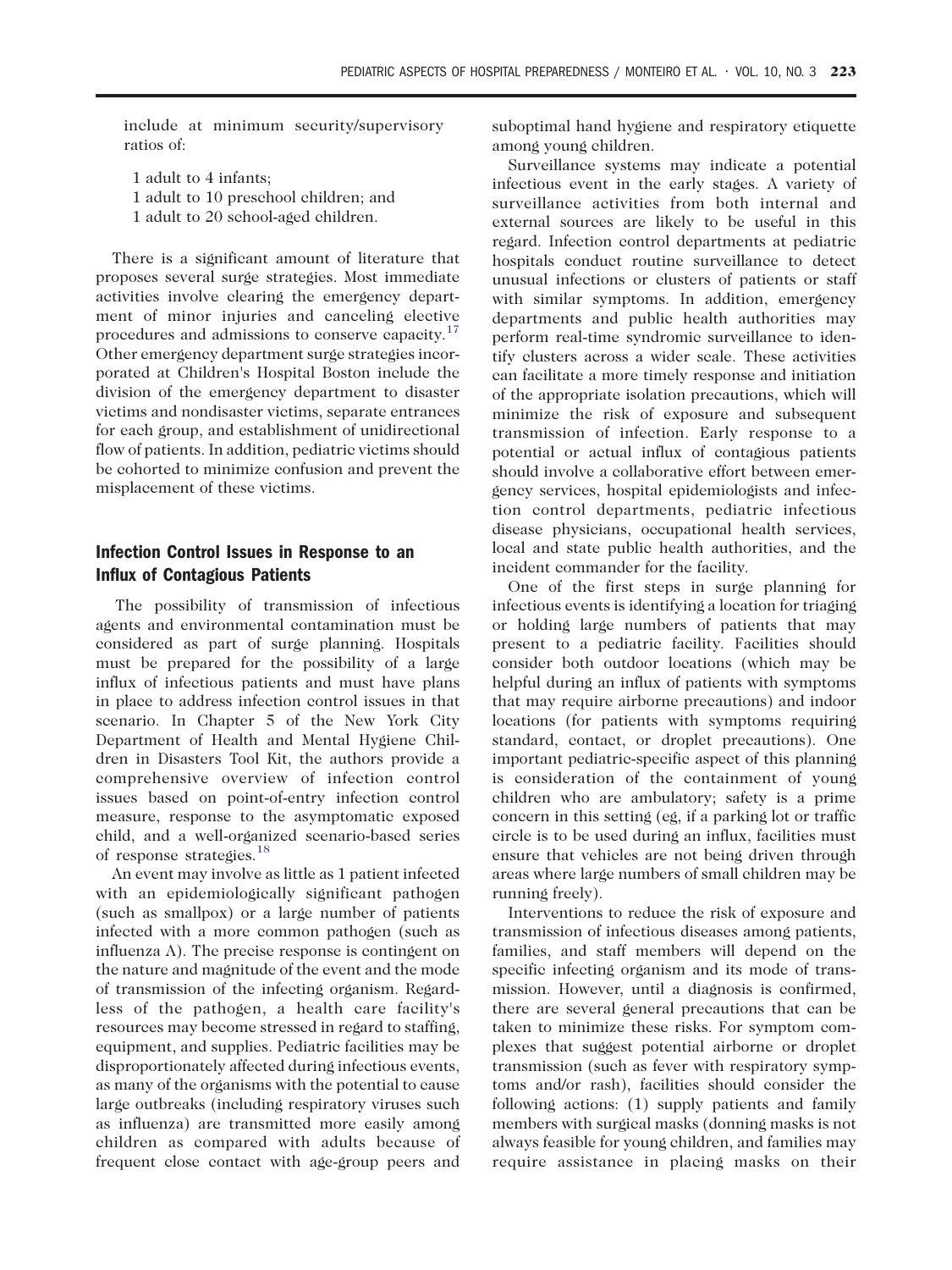children); (2) provide coverage (such as clean sheets or hospital gowns) for rashes or skin lesions that may be a source of transmission; (3) instruct patients and family members on cough etiquette and provide tissues, hand sanitizer, and red bag trash receptacles; (4) instruct patients and families to maintain at least 3 ft of spatial separation from other patients, if feasible; and (5) provide fitted respirators (eg, N95s) or powered air-purifying respirators, surgical masks, gowns, and/or gloves to employees caring for patients. In addition, for certain infections (such as viral hemorrhagic fevers), additional supplies may be required, including impermeable gowns, eye protection, and head and foot coverage. For symptom complexes that suggest potential contact transmission (such as vomiting and/or diarrhea), facilities should consider the following actions: (1) provide hand sanitizer and instruct patients, families, and staff members about the importance of careful hand hygiene; (2) provide emesis basins and instruct patients to use only dedicated bathrooms or portable toilet facilities; (3) provide gowns and gloves for employees caring for patients; and (4) emphasize proper cleaning and disinfection of the environment to reduce contamination.

Transporting patients with potentially contagious illnesses requires careful advance planning. Patients who are isolated should only leave the environment for essential medical purposes. If transporting a patient is necessary, isolation precautions must be maintained and appropriate supplies (such as surgical masks) must be supplied. Receiving departments must always be notified about the transport in advance so that appropriate precautions can be taken in the receiving location. Additional transport interventions, such as evacuation and securing of the transport route and elevators, may be required depending on the infecting organism.

Managing supplies is a critical component of surge planning for infectious events. Specific supplies that should be monitored include respirators (including both N95 and powered air-purifying respirators), surgical masks, gowns, gloves, eye protection (face shields or goggles), and hand hygiene agents (both alcohol-based hand sanitizers and soap). For pediatric events, consideration must be given to supplies of both pediatric- and adultsized personal protective equipment such as masks. A dashboard showing each item, the number in stock, and the ideal par level can be updated daily and is helpful for planning purposes during such a scenario. When supplies are limited, facilities may consider alternative sources such as public health agencies or neighboring hospitals,

| <b>TABLE 3. A comprehensive pediatric and adult</b> |  |  |
|-----------------------------------------------------|--|--|
| medical countermeasure stockpile.                   |  |  |

| Atropine              | DTPA bulk          |                  |
|-----------------------|--------------------|------------------|
| BAL in oil            | Hydroxocobalamin   | Pralidoxime      |
| Calcium DTPA          | Mark I kits        | Prussian blue    |
| Cidofovir             | Mark I trainers    | Pyridostigmine   |
|                       | Midazolam          | Rimantadine      |
| Ciprofloxacin         | Oseltamivir        |                  |
| Cyanide antidote kits | Pediatric atropine | Zanamivir        |
| Doxycycline           | Potassium iodide   | <b>Zinc DTPA</b> |

DTPA indicates diethylenetriamine pentaacetic acid. BAL indicates dimercaprol injections USP.

which may be able to lend supplies if the event is not widespread.

In addition to personal protective equipment, infectious events may necessitate the use of medications (such as antibiotics or antivirals used for prophylaxis or treatment), vaccines, or other agents. A pharmacological stockpile can also help to allay fear and uncertainty among the workforce that can drive absenteeism, especially as it relates to potentially infectious agents[.](#page-11-0) $4,19$ Limited resources prohibit the purchase of all agents for all potential scenarios, and stockpiles should ideally reflect the perceived and known risks inherent to each institution and patient population. Having a memorandum of understanding in place across institutions in a region allows for pharmaceutical supplies to be easily transferred to those hospitals in need. An example of a comprehensive pediatric and adult pharmaceutical stockpile may be found in Table 3.

Developing tiers that separate health care workers in different levels of risk exposure can be a useful strategy. The type of health care worker and the quantity in each tier will differ depending on the infectious agent and the route of exposure. These tiers enable planning groups to more accurately anticipate the costs associated with purchasing and maintaining a workforce protection pharmacy stockpile. Hospitals that have committed funds to the purchase and maintenance of a workforce pharmacological stockpile must also develop plans for emergency distribution. "Closed" or nonpublic points of distribution plans should focus on the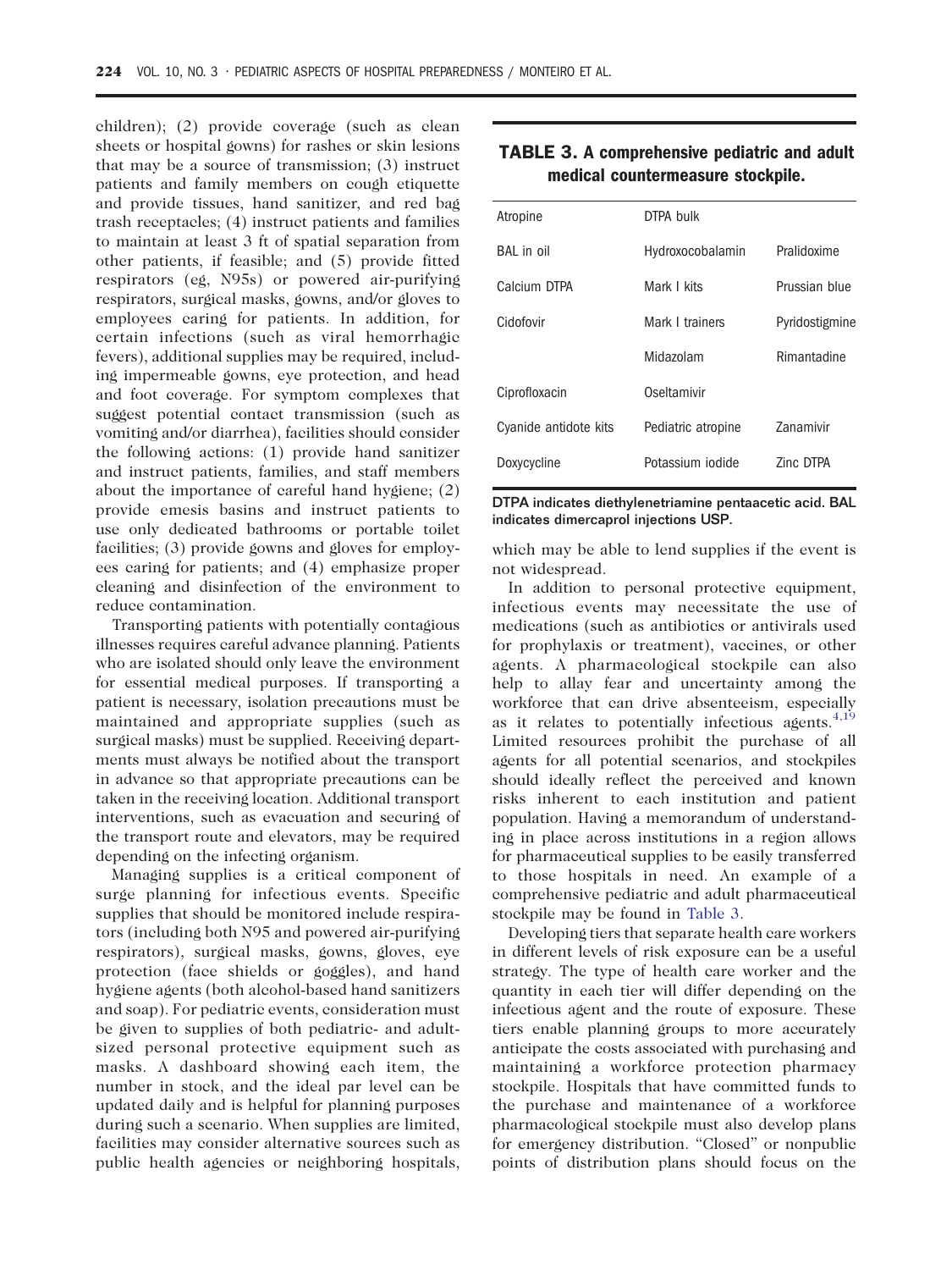logistics of priority distribution of medication to identified essential staff. These plans should include how to distribute the on-hand workforce stockpiles as well as the method for requesting and obtaining additional distributions from regional caches (eg, Center for Disease Control and Prevention chempaks) and national push-paks from the Strategic National Stockpile.

Finally, communication is a key component of managing an influx of contagious patients. Timely dissemination of information to staff members, patients and families, public health authorities, and the media can ensure that education about symptoms and instructions about patient management are rapidly and widely circulated. This communication can also alleviate anxiety among patients, family members, and staff. Information about case counts, modes of transmission, and infection control measures may change rapidly during an infectious event, and facilities should use a variety of strategies to update key stakeholders, including signs, electronic communication, and Web sites that can be used for rapid posting of real-time updates and that can serve as a centralized source of current information and guidance. Pediatric facilities should be prepared to act as vocal advocates for pediatric-specific issues (such as school closures or instructions for childcare programs) during collaborations with neighboring facilities and local and state public health agencies, which often focus on strategies that are tailored to adult patients and may forget about necessary modifications for children.

## DECONTAMINATION

Given the number of victims that will bypass prehospital systems and come directly to the hospital, each hospital must have plans for decontamination. Building a successful decontamination program requires understanding placement and accessibility of equipment, staff training, and communication capabilities for both workers and victims.

There are a number of issues that arise in the development of pediatric-specific decontamination strategies. To effectively prepare for these pediatricspecific challenges, all decontamination programs should include having sufficient on-hand supply of age-appropriate equipment (eg, decontamination cubbies for infants), a communication program that prepares children for the decontamination experience through visual and verbal communication channels, warm water to prevent hypothermia, age-appropriate protocols that minimize psychosocial issues of privacy, and a method of assuring security and implementing tracking measures into all phases of the decontamination process.

## SHELTERING IN PLACE

The importance of a substantial shelter in place capability is not only for the patients and families but also for the community. The former Joint Commission Vice President for Accreditation Field Operations, J. Cappiello recently identified hospitals as "critical to the survival and sustainability of the community during times of disaster…because hospitals may be the most fortified structure in the community".<sup>[20](#page-12-0)</sup> Hospitals are able to use emergency generators for power and climate control and normally maintain stockpiles of food and medication. Buttressing this belief, 2008 standards by The Joint Commission explicitly require hospitals to adopt a "96-hour" stand-alone rule (Element of Performance: EM.02.01.01- 3), where each critical access hospital must carefully identify its "stand-alone" capability, should the community services and primary supply chains be disrupted or unavailable.

Important shelter-in-place strategies should include contingency planning for (1) food and water; (2) medical, nonmedical, and pharmacological supplies; (3) communication systems; (4) redundant and resilient infrastructure; and (5) information management procedures during "downtime."

Food stockpiling, both which items to store and how much, should be carefully considered because food preparation equipment may be adversely affected by the event. Also, items in the stockpile must meet the nutritional and developmental needs of all ages including formula for infants and table food for toddlers. Specific medical and nonmedical supplies were previously mentioned; however, where to store disaster supplies and issues of emergency access should be carefully considered. Telecommunication systems are jugular to any emergency response. Investing in redundant telecommunication systems decreases the likelihood of a complete failure. A strategy used at Children's Hospital Boston is to have 2 different telephone systems: traditional landline based and voice-over internet protocol telephone systems. Combined, these 2 systems greatly reduce the likelihood of a complete telecommunication failure. This redundant system strategy can be replicated for other mission critical systems such as potable water, electrical power, and reverse osmosis water filtration system (provided that your institution needs such a system to provide dialysis care). For hospitals that are migrating toward computer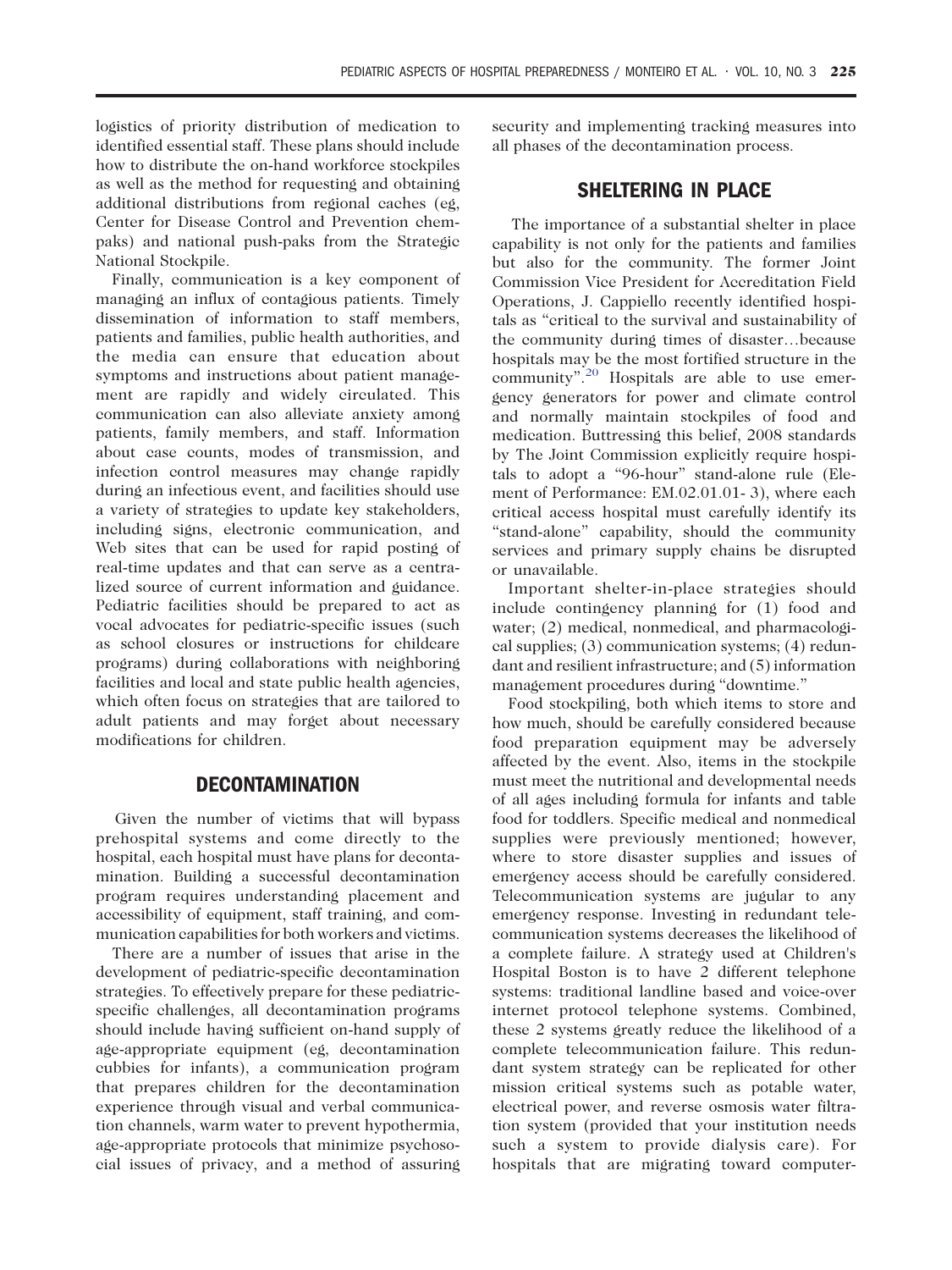based documentation, considerations for alternate or "down-time" procedures must be created, should these electronic systems become inaccessible. Paper-based documentation forms and procedures should be well understood and easily accessible, even if the institution is committed to migrating to an online medical record.

By acknowledging the potential emotional and physical vulnerability of pediatric victims, planning efforts will consider the mental health and security implications of caring for children. Specifically, by providing (1) specific pediatric HICS roles (Family Care Unit Leader, Psychosocial Unit Leader, etc), (2) enhanced security, (3) pediatric and "safe" shelters, children are more protected throughout a shelter in place response. Family Care Unit leaders can assist families by providing updates and serving in reunification efforts for lost or missing children. Psychosocial responders (eg, psychologist, social workers, child life specialists) can also be useful in reducing fear and anxiety for pediatric victims. Enhanced security tracking systems can assist by limiting access to disaster victims. This is important because the number of on-hand security officers will likely not meet the demand caused by the disaster. Automated door access systems, surveillance cameras, and alarms all serve to help segregate and protect the vulnerable pediatric population while they are receiving care or awaiting reunification. Lastly, not all pediatric victims seeking shelter are medically injured. Plans for creating "safe" shelter conditions for uninjured children should also be developed. This is an area where hazards have been removed and age-appropriate toys and resources are available.

## **EVACUATION**

Evacuation remains the final option for hospitals unable to function during and following a disaster. Over the last 5 years, numerous hospitals have been forced to partially or completely evacuate their patient population. Irrespective of the cause for evacuation, there are many risks associated with moving hospital patients. Preplanning for evacuation routes is essential. Identifying appropriate receiving facilities, security concerns, and family reunification all increase the complexity of evacuating children.

Universal recommendations for evacuation planning include mobilizing transportation resources in advance. This can be facilitated by creating a comprehensive evacuation memorandum of understanding with local and regional emergency services providers. One challenge of transferring pediatric patients is that there are limited numbers of pediatric facilities compared with adult tertiary care centers (pediatric to adult hospital ratio: 75:4000). By understanding the regional pediatric capabilities, standard "distance-fromfacility" mapping of potential receiving facilities can be developed. This reference would summarize the type and resource care capability by pediatric specialty in a region and be depicted by distance from the evacuation site (ie, 50-, 100-, and 150<sup>+</sup> -mile radius).

To ensure pediatric patients are transferred to the appropriate acute care facilities, a new evacuation concept is being tested at Children's Hospital Boston. This matrix uses a modified current inpatient acuity early-warning assessment tool<sup>[21](#page-12-0)</sup> and cross references these scores to potential pediatric receiving facilities based on their capability. Although in draft form, this tool may enable staff to quickly assign potential evacuees to appropriate receiving facilities using data that is collected continuously in real time.

Other pediatric challenges for evacuation include lack of small child evacuation devices and the increased number of services and specialties that are necessary when attempting to provide age-appropriate care during an evacuation. For example, Sled-like evacuation devices are designed for adolescent and large children; however, they are not ideal for toddlers and infants. Depending on the age and the ability of the evacuee to understand the evacuation event, ageappropriate explanations must be provided constantly. The use of child life specialists and pediatric-trained psychosocial responders can help an evacuating pediatric patient cope with potential fears and confusion associated with the event. Increased security is necessary because children are at higher risk for unintentional separation from a parent or guardian. Although extremely challenging, tracking children throughout the evacuation process is essential because children may not be able to identify themselves or family members.

In every evacuation plan, there is a small segment of pediatric patients that cannot follow the standard plan. For example, patients with cystic fibrosis who harbor Burkholderia dolosa should be directly transported. Ideally, this group of patients should be cohorted to decrease spread to other cystic fibrosis patients. Immunocompromised patients should also be directly transported to the receiving facilities. Patients who are currently receiving life-saving care such as extracorporeal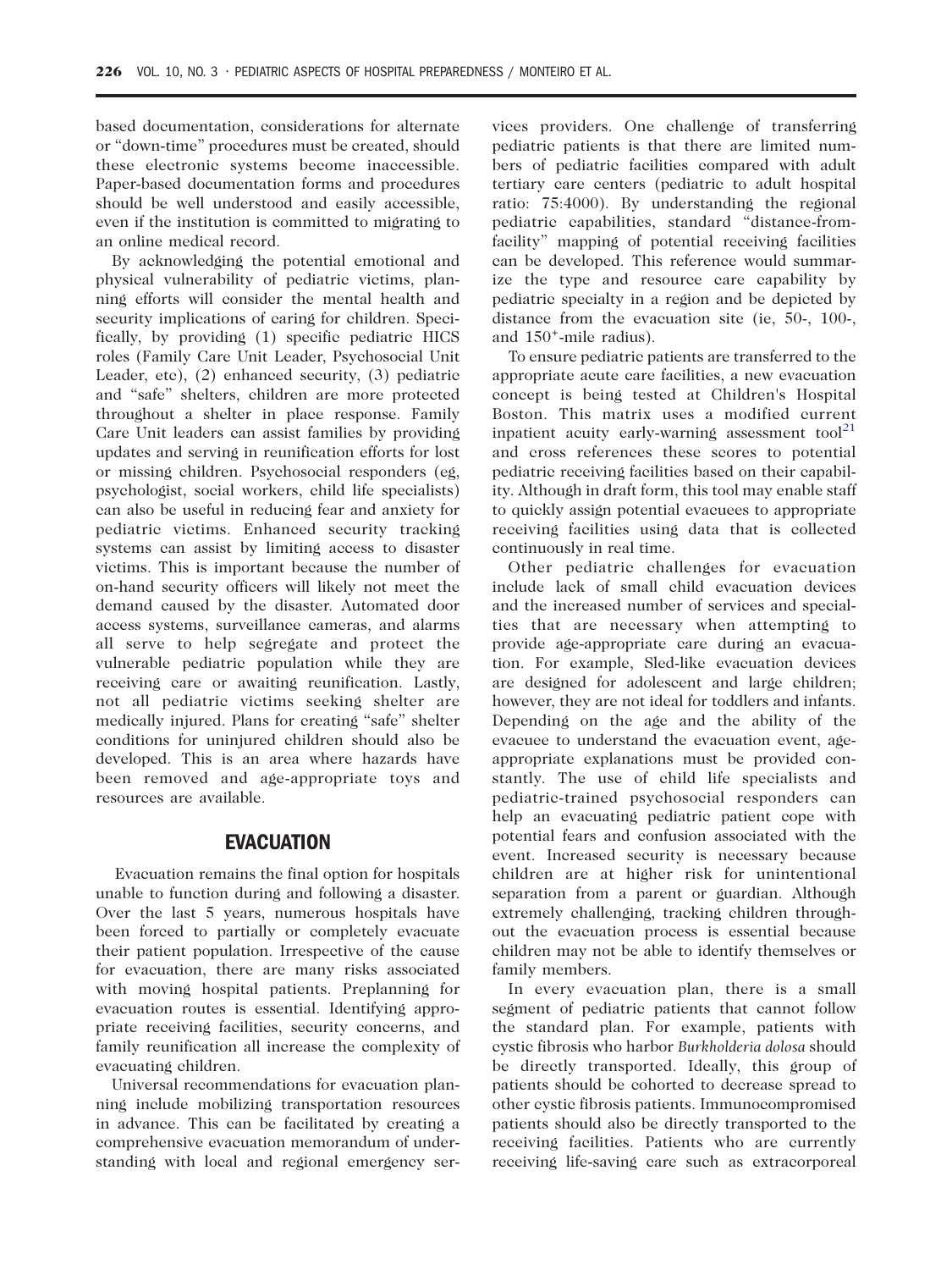<span id="page-11-0"></span>membrane oxygenation and high-frequency ventilation will need specialized protocols and resources for transfer.

## ALTERED STANDARDS OF CARE

Altered standards of care (ASC) is a topic of concern for many public health officials and health care providers. The failure to create a plan to address ASC will result in the perception of unjust allocation of resources, or actual unjust allocations.[22](#page-12-0) The Massachusetts Department for Public Health guidelines for the development of ASC include (1) maximize positive patient outcomes when health care needs exceed available resources and (2) establish principles and guidelines to assist health care providers to continue to provide care in an ethical manner during circumstances that make delivery of [normal] health care…difficult, if not impossible.<sup>[23](#page-12-0)</sup> A summary of specific ASC suggestions was outlined by a task force assembled by the American College of Chest Physicians. The task force organized their suggestions into categories including (1) optimizing surge capacity, (2) medical resources, and (3) a framework for allocation of scarce resources in mass critical care.<sup>[22](#page-12-0)</sup> Although work on developing comprehensive pediatricaltered care standards for hospitals has begun, significant gaps still exist.

## **SUMMARY**

Children are among the most vulnerable populations effected by disasters. Once a community has been impacted, the opportunities to build pediatric capabilities in a "just in time" fashion will be severely limited. The most successful planning efforts will include the needs of children and build on daily operational strategies. Hospital-based planning must anticipate and respond to the unique aspects of pediatric emergency preparedness.

## ACKNOWLEDGMENTS

This work was supported in part by Emergency Medical Services for Children Targeted Issue grant H34MC10575. Supported in part by Health Resources and Service Administration (EMSC Targeted Issues) Grant # H34MC10575.

### REFERENCES

1. Levi J, Vitner S, St. Laurent R, et al. Protecting the public's health from diseases, disasters, and bioterrorism. In: Ready or Not? Washington, DC: Trust for America's Health & Robert Wood Johnson Foundation; 2008. p. 121.

- 2. Richardson L. Report finds economic crisis hurting U.S. preparedness for health emergencies. Trust for America's Health; 2009. Available at: [http://healthyamericans.org/](http://healthyamericans.org/newsroom/releases/?releaseid=150) [newsroom/releases/?releaseid=150.](http://healthyamericans.org/newsroom/releases/?releaseid=150) Accessed 6/19/09.
- 3. Institute of Medicine Committee on the Future of Emergency Care in the United States Health System. Emergency care for children: growing pains. Future of emergency care. Washington, DC: National Academies Press; 2007.
- 4. Qureshi K, Gershon RR, Sherman MF, et al. Health care workers' ability and willingness to report to duty during catastrophic disasters. J Urban Health 2005;82:378-88.
- 5. Schultz CH, Stratton SJ. Improving hospital surge capacity: a new concept for emergency credentialing of volunteers. Ann Emerg Med 2007;49:602-9.
- 6. American Academy of Pediatrics, Committee on Pediatric Emergency Medicine. Care of children in the emergency department: guidelines for preparedness. Pediatrics 2001; 107:777-81.
- 7. Association for Healthcare Resource and Materials Management. Medical-Surgical Supply Formulary By Disaster Scenario. Available at: [http://www.ahrmm.org/ahrmm/news\\_](http://www.ahrmm.org/ahrmm/news_and_issues/issues_and_initiatives/files/disaster_formularies.pdf) [and\\_issues/issues\\_and\\_initiatives/files/disaster\\_formularies.](http://www.ahrmm.org/ahrmm/news_and_issues/issues_and_initiatives/files/disaster_formularies.pdf) [pdf](http://www.ahrmm.org/ahrmm/news_and_issues/issues_and_initiatives/files/disaster_formularies.pdf). Accessed 6/19/09.
- 8. Farmer CJ. Are you prepared. In: Mokke J, editor. Chapter 3, Communicating during emergencies. Hospital Emergency Management Guidebook. Oakbrook Terrace (Ill): Joint Commission Resources; 2006. p. 61.
- 9. Roberts M, Hodge J, Gabriel E, et al. In: Sally RN, Phillips J, Knebel A, editors. Alternative care sites in mass medical care with scarce resources: a community planning guide. Rockville (Md): Agency for Healthcare Research and Quality; 2007. p. 75-100.
- 10. Powell T. Carrots and sticks: keeping healthcare workers on the job in a public health disaster. Am J Bioethics 2008;8:20-1.
- 11. Moussa CB, Chant A, Wagner P, et al. Disaster Service Worker Volunteer Program Guidance; 2001.
- 12. AcademyHealth, Bioterrorism and Health System Preparedness, Issue Brief No. 3 - Optimizing Surge Capacity: Hospital Assessment and Planning. Rockville (Md): Agency for Healthcare Research and Quality; 2004. p. 4.
- 13. Barbera JA, Macintyre AG. Medical surge capacity and capability: a management system for integrating medical and health resources during large-scale emergencies. Alexandria: U.S. Department of Health and Human Services; 2004.
- 14. Auf der Heide E. The importance of evidence-based disaster planning. Ann Emerg Med 2006;47:34-49.
- 15. Seidel J, Tittle S, Hodge D, et al. Guidelines for pediatric equipment and supplies for emergency departments. Committee on Pediatric Equipment and Supplies for Emergency Departments. National Emergency Medical Services for Children Resource Alliance. J Emerg Nurs 1998;24:45-8.
- 16. Illinois Emergency Medical Services for Children Program. Pediatric disaster preparedness checklist—resource guide. Available at: [http://www.luhs.org/depts/emsc/disaster\\_](http://www.luhs.org/depts/emsc/disaster_preparedness/checklist_resources_website.doc) [preparedness/checklist\\_resources\\_website.doc;](http://www.luhs.org/depts/emsc/disaster_preparedness/checklist_resources_website.doc) 2008. Accessed 6/19/09.
- 17. Hick JL, Hanfling D, Burstein JL, et al. Health care facility and community strategies for patient care surge capacity. Ann Emerg Med 2004;44:253-61.
- 18. The Centers for Bioterrorism Preparedness (CBPP) Pediatric Task Force. Children in disasters: hospital guidelines for pediatric preparedness. New York City Department of Health and Mental Hygiene. Available at: [http://www.nyc.gov/html/](http://www.nyc.gov/html/doh/downloads/pdf/bhpp/hepp-peds-childrenindisasters-010709.pdf) [doh/downloads/pdf/bhpp/hepp-peds-childrenindisasters-010709.](http://www.nyc.gov/html/doh/downloads/pdf/bhpp/hepp-peds-childrenindisasters-010709.pdf) [pdf;](http://www.nyc.gov/html/doh/downloads/pdf/bhpp/hepp-peds-childrenindisasters-010709.pdf) 2008. Accessed 6/19/09.